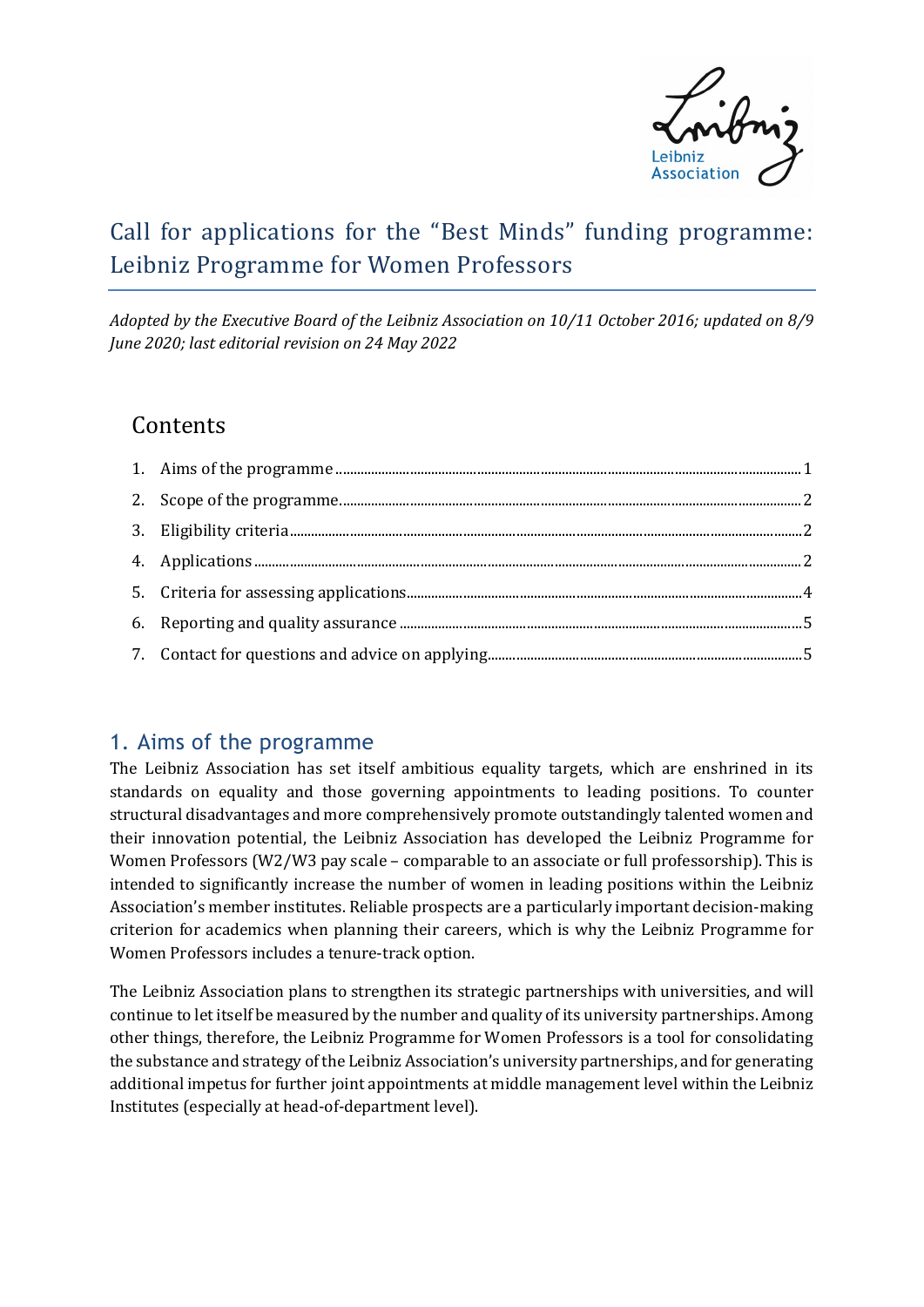## 2. Scope of the programme

The Leibniz Programme for Women Professors is open to women in all disciplines who have an outstanding international track record. They will be granted a W2/W3 professorship position which is either permanent or which features a tenure-track option guaranteed by the university and the relevant Leibniz Institute. On the one hand, the programme is aimed specifically at the recruitment of early-career academics, for instance through fast-track appointments. On the other hand, the programme can also be used to attract more experienced academics with an outstanding international track record to the Leibniz Association by offering competitive conditions. When appointing candidates who are already employed at the Leibniz Institute, the appointment must offer a clear career step, in line with the aims of the funding programme.

Essential resources will also be provided. Participation in the Leibniz Leadership Academy is planned for the successful candidates.

**Level of funding:** Up to 1 million euros is available from central Leibniz Association funds. In addition, the Leibniz Institute grants a co-financing amount of at least 40% of the total volume. Therefore, a maximum project funding sum of approx. 1.7 million  $\epsilon$  can be aimed for.

**Duration of funding:** Five years (of which two years are funded by the Leibniz Institute in question)

At least a year before the end of the funding phase, the institute and the university will decide together whether to grant tenure to the professor.

In addition to other Leibniz Competition funding programmes, each Leibniz institution is also entitled to submit an application within this funding programme every six months. This programme can usually support up to five projects per procedure.

# 3. Eligibility criteria

External candidates as well as candidates working within the Leibniz Institute in question can be nominated. The funding begins with the appointment.[1](#page-1-0)

# 4. Applications

Applications must be directed to the Senate Competition Committee (SAW). Applications based on an already completed appointment procedure at the time of submission will not be considered. The application text and all documents must be submitted in English. The chairperson of the SAW will decide on any potential exceptions. The Leibniz Association Headquarters will provide an application template for every project proposal.

The proposed project must meet the following requirements: the application as part of the Leibniz Programme for Women Professors encompasses a five-year programme of work. The detailed project proposal (using the template provided) must not exceed a total length of 12 pages (excluding the bibliography). The page limit for resubmitted applications is 12.5 pages as these applications may comment on changes made in the application in the addendum. Administrative information and the financial plan are submitted directly via the electronic application system. The structure of the application is as follows:

<span id="page-1-0"></span><sup>&</sup>lt;sup>1</sup> According to the usage [guidelines \(Verwendungsrichtlinie\) of the Leibniz Competition procedure,](https://www.leibniz-gemeinschaft.de/fileadmin/user_upload/Bilder_und_Downloads/Forschung/Wettbewerb/Dokumente/16_Verwendungsrichtlinien.pdf) the appointment must occur no later than 18 months after the effective date of the funding agreement.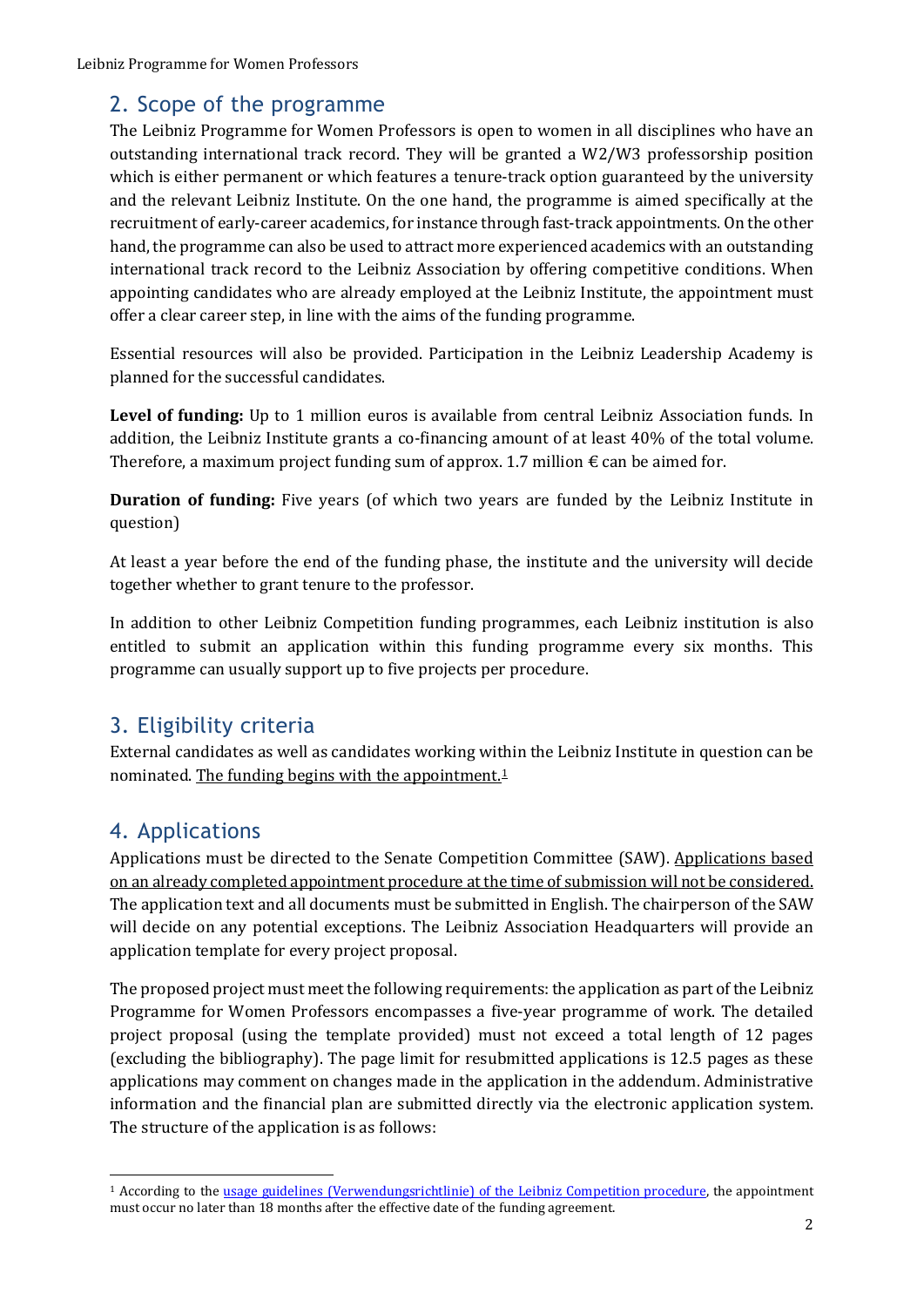- A) The candidate's academic qualification (*weighting 40%*)
	- The candidate's curriculum vitae and academic achievements for the Leibniz professorship, including mention of her ten key publications and funding track record (one document, as an appendix)
	- Two current letters of recommendation which refer to the candidate's academic performance (one of which must come from the Scientific Advisory Board of the Leibniz Institute submitting the application)
- B) The candidate's research approach and field of research, and the significance of these to the Leibniz Institute and the scientific environment (*weighting 40%*)
	- Statements by the candidate regarding their planned research activities and their motivation to conduct research at the Leibniz Institute in question
	- Presentation of the contribution of the professorship in terms of content and strategy to the Leibniz Institute, the collaborating university and the scientific environment
- C) Structural efficacy (weighting *10%)*
	- Presentation of the career step for the candidate, in line with the aims of the funding programme
	- Incorporation in the academic system: planned national and international collaborations
	- Contribution to internationalisation of the Leibniz Institute
	- Supporting measures in line with the Leibniz equality standards<sup>[2](#page-2-0)</sup> and the Leibniz diversity objectives as part of the establishment of the professorship; the institute's equality concept
	- Concept to integrate the candidate into the Leibniz Institute (preparation for managerial role, leadership, research infrastructure where required)
	- Consideration of the Leibniz Guidelines on Career Development<sup>[3](#page-2-1)</sup>
	- Presentation of the consideration given to the Leibniz recruitment standards<sup>[4](#page-2-2)</sup> in the selection procedure
- D) Implementation and finances (*weighting 10%)*
	- Presentation of the current level of development of the joint appointment with the university (W2/W3), fixed term/permanent; for fixed-term appointments: agreement between the institute and the university to secure the tenure track
	- The resources promised to the candidate in the event of her appointment must be described. Any assurance of co-financing from the Leibniz Institute must also be described in its actual amount
	- Presentation of the intended use of the funding in a finance plan which encompasses the direct and indirect project-related costs over the duration of the funding period, including an indication of the annual staff costs, material costs (including travel costs) and investments and a brief justification of their necessity
	- Description of the quality assurance measures (e.g. adherence to the rules of good scientific practice)

<span id="page-2-0"></span> <sup>2</sup> [Leibniz Equality Standards](https://www.leibniz-gemeinschaft.de/fileadmin/user_upload/Bilder_und_Downloads/Forschung/Wettbewerb/Dokumente/Gleichstellungsstandards_2016_EN.pdf)

<span id="page-2-1"></span><sup>3</sup> [Leibniz Guidelines on Career Development](https://www.leibniz-gemeinschaft.de/fileadmin/user_upload/Bilder_und_Downloads/%C3%9Cber_uns/Karriere/Broschuere-Leibniz-Leitlinie-Karriereentwicklung-2020_WEB.pdf)

<span id="page-2-2"></span><sup>4</sup> [Standards for appointments to academic management positions within the Leibniz Association](https://www.leibniz-gemeinschaft.de/fileadmin/user_upload/Bilder_und_Downloads/Neues/Mediathek/Publikationen/Magazin/Materialien/Gemeinschaft/Besetzungsstandards_Web.pdf)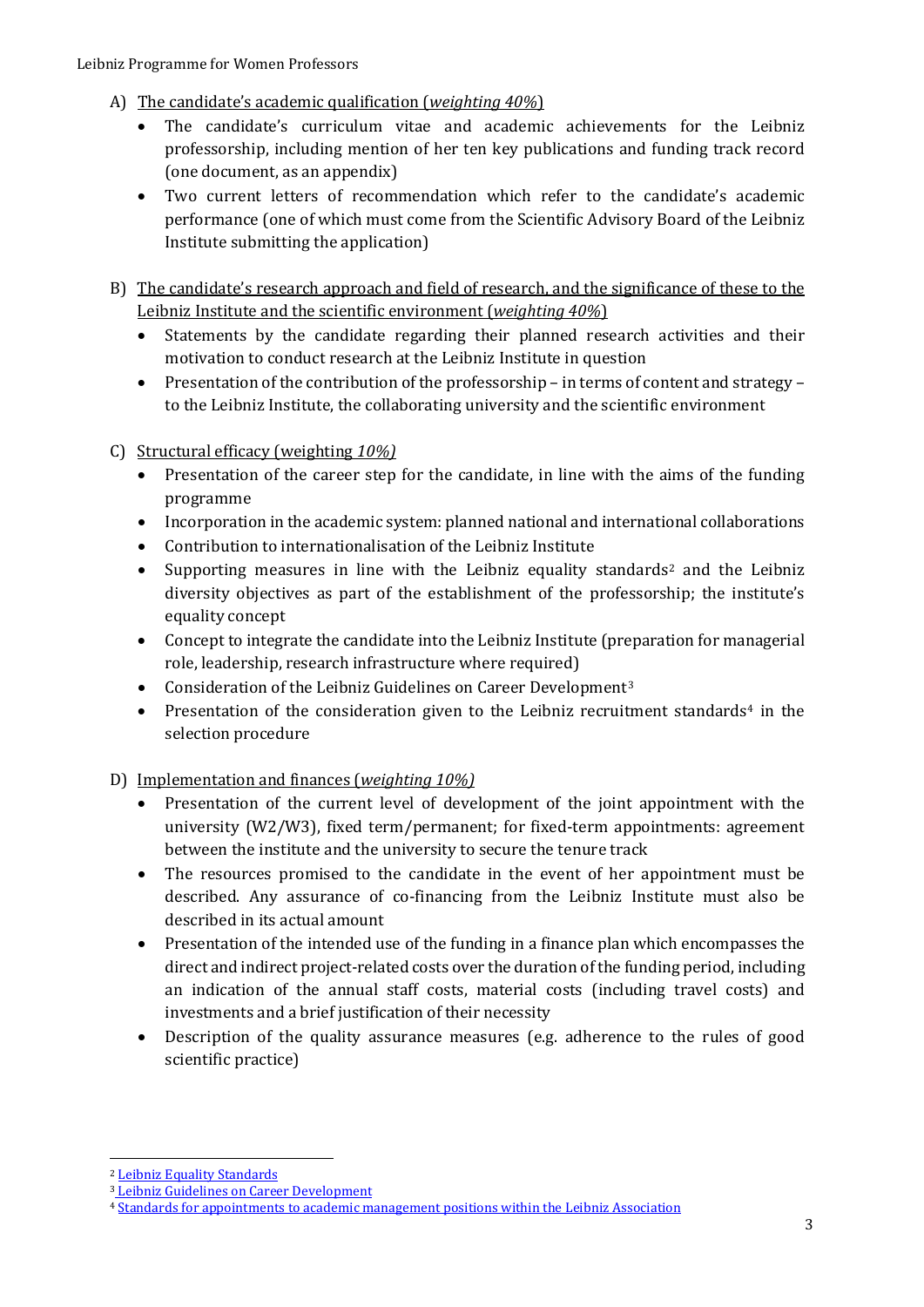**For additional general information, please see the applicant guidelines for the Leibniz Competition.**

### 5. Criteria for assessing applications

#### **Academic excellence is the necessary criterion for funding.**

The assessments should be guided by the following criteria that underpin the SAW evaluation.

Assessment of the candidate:

- The academic qualifications of the candidate, who has an outstanding international track record
- The candidate's career prospects

Assessment of the candidate's research approach and field of research, and the importance of these to the Leibniz Institute and the scientific environment:

- Academic and methodological excellence by international standards
- The chances of success for the research approach/field of research
- Incorporation in the academic strategy of the institute and the collaborating department of the university (structural concept) or scientific environment
- Catalyst function for the academic development of the Leibniz Institute submitting the application

Structural efficacy:

- Increase in the proportion of women academics in leading positions at the institute submitting the application
- Incorporation in the academic system: planned national and international collaborations
- Internationality: The funding of foreign academics and academics with international experience is expressly desired
- Contribution to implementing the Leibniz equality standards and realising the Leibniz diversity objective
- Concept to integrate the candidate into the Leibniz Institute (preparation for managerial role, leadership, research infrastructure where required)
- Consideration of the Leibniz career guidelines
- Adherence to the Leibniz recruitment standards

Assessment of the planned implementation and financial planning:

- State of proceedings for the joint appointment with the university (W2/W3 grade professorship), fixed term/permanent
- For fixed-term appointments: securing tenure track by means of an agreement between the institute and the university
- Assurance of co-financing from the Leibniz Institute, including its extent
- Appropriateness of the cost and finance plan, and of the quality assurance measures